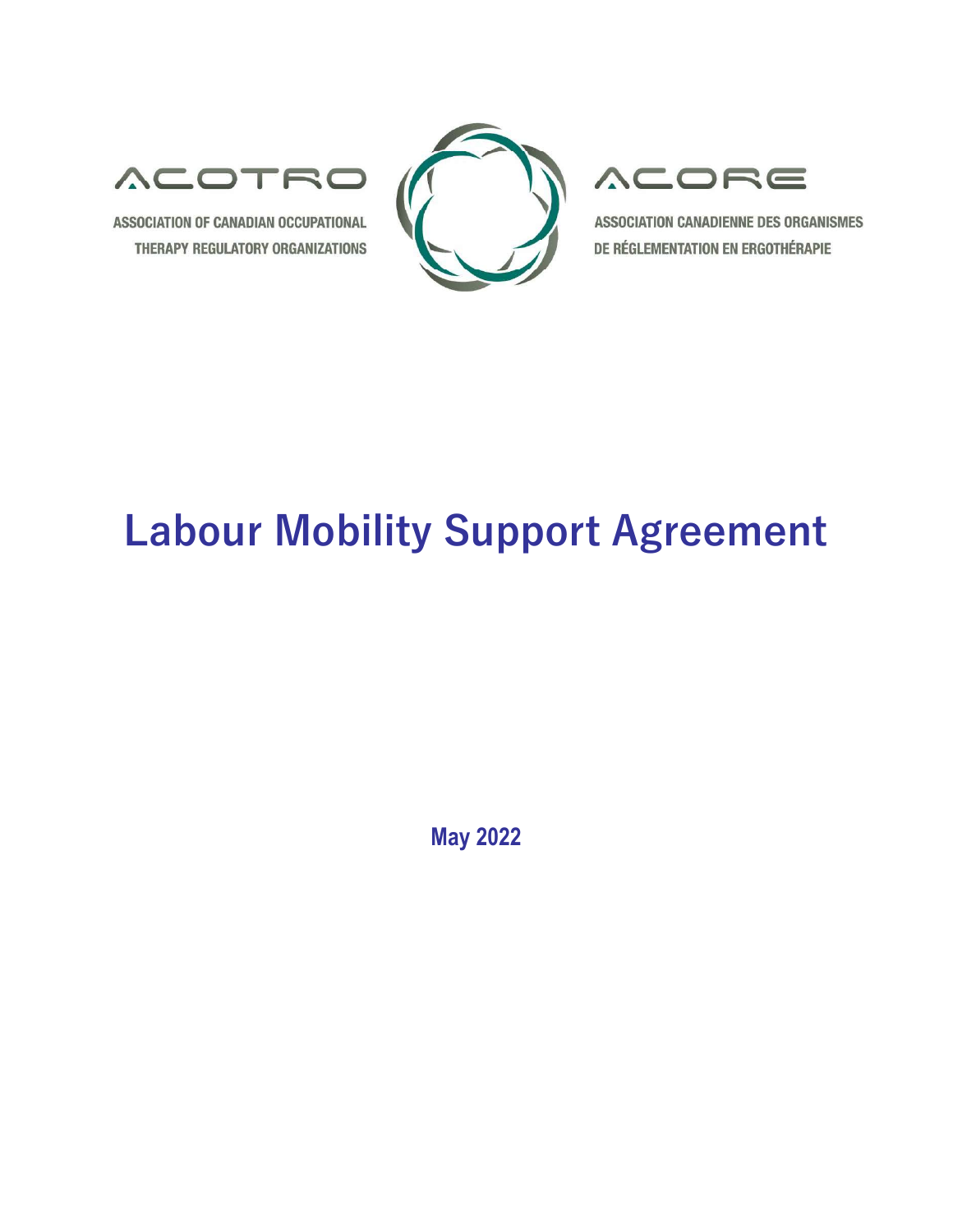Effective Date: May 2, 2022

This document replaces an earlier version of the Labour Mobility Support Agreement which was effective August 11, 2009 and signed in February 2010. (Refer to table in 8.0).

Established in 1989, the Association of Canadian Occupational Therapy Regulatory Organizations has a membership comprised of the ten provincial occupational therapy regulatory bodies in Canada. Our members work to protect the public by fulfilling their statutory mandate to regulate the practice of occupational therapy in their respective jurisdictions. Together, we work to promote consistency and excellence within the occupational therapy regulatory environment across Canada.

If citing this document, please use the following:

Association of Canadian Occupational Therapy Regulatory Organizations. Labour Mobility Support Agreement. Toronto, ON: Association of Canadian Occupational Therapy Regulatory Organizations.

Disponible en français sous le titre : Association Canadienne des Organismes de Réglementation en Ergothérapie (ACORE). Entente sur les mesures de soutien à la mobilité de la main-d'œuvre.

All rights reserved. © The Association of Canadian Occupational Therapy Regulatory Organizations (ACOTRO), 2022. Incorporated: 2011

To learn more about ACOTRO, please visit: www.acotro-acore.org. Or email us at: info@acotro.org. Or write us at: 900-20 Rue Bay St. PO Box 78, Toronto, ON M5J 2N8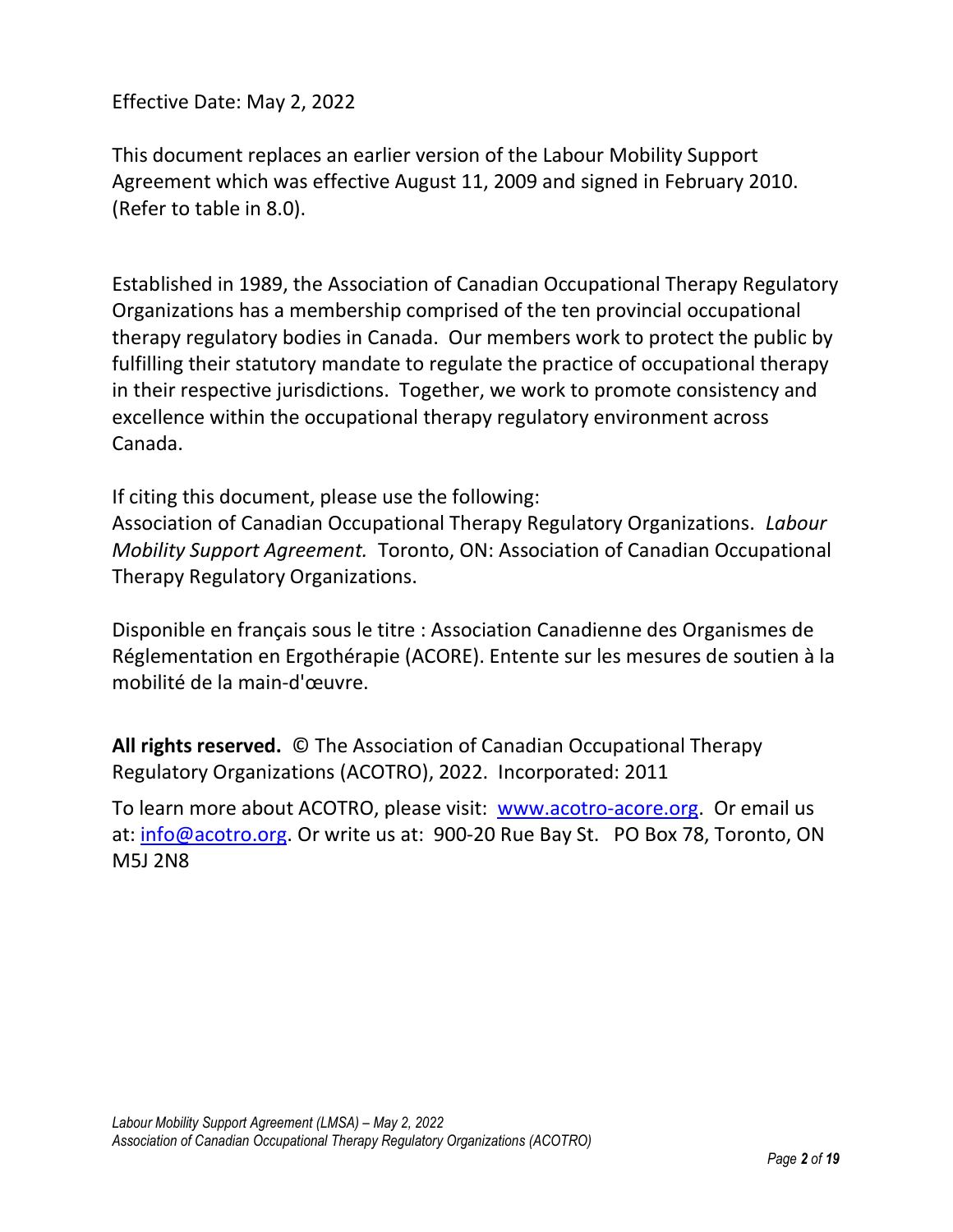## TABLE OF CONTENTS

| 1.0                                                                          |  |
|------------------------------------------------------------------------------|--|
| 1.1                                                                          |  |
| 1.2                                                                          |  |
| 1.3                                                                          |  |
| 1.4                                                                          |  |
| 2.0                                                                          |  |
| 3.0                                                                          |  |
| Recognition of Unrestricted Authorization to Practise the Profession7<br>3.1 |  |
| 3.2<br>Recognition of Restricted Authorization to Practise the Profession 8  |  |
| 4.0                                                                          |  |
| REGISTRATION REQUIREMENTS & OCCUPATIONAL STANDARDS 10<br>5.0                 |  |
| 5.1                                                                          |  |
| 5.2                                                                          |  |
| 5.3                                                                          |  |
|                                                                              |  |
| 6.0                                                                          |  |
| 7.0                                                                          |  |
| 8.0                                                                          |  |
| 9.0                                                                          |  |
|                                                                              |  |
| SCHEDULE 1: Unrestricted Authorizations to Practise the Profession 15        |  |
| SCHEDULE 2: Restricted Authorizations to Practise the Profession 16          |  |
|                                                                              |  |
|                                                                              |  |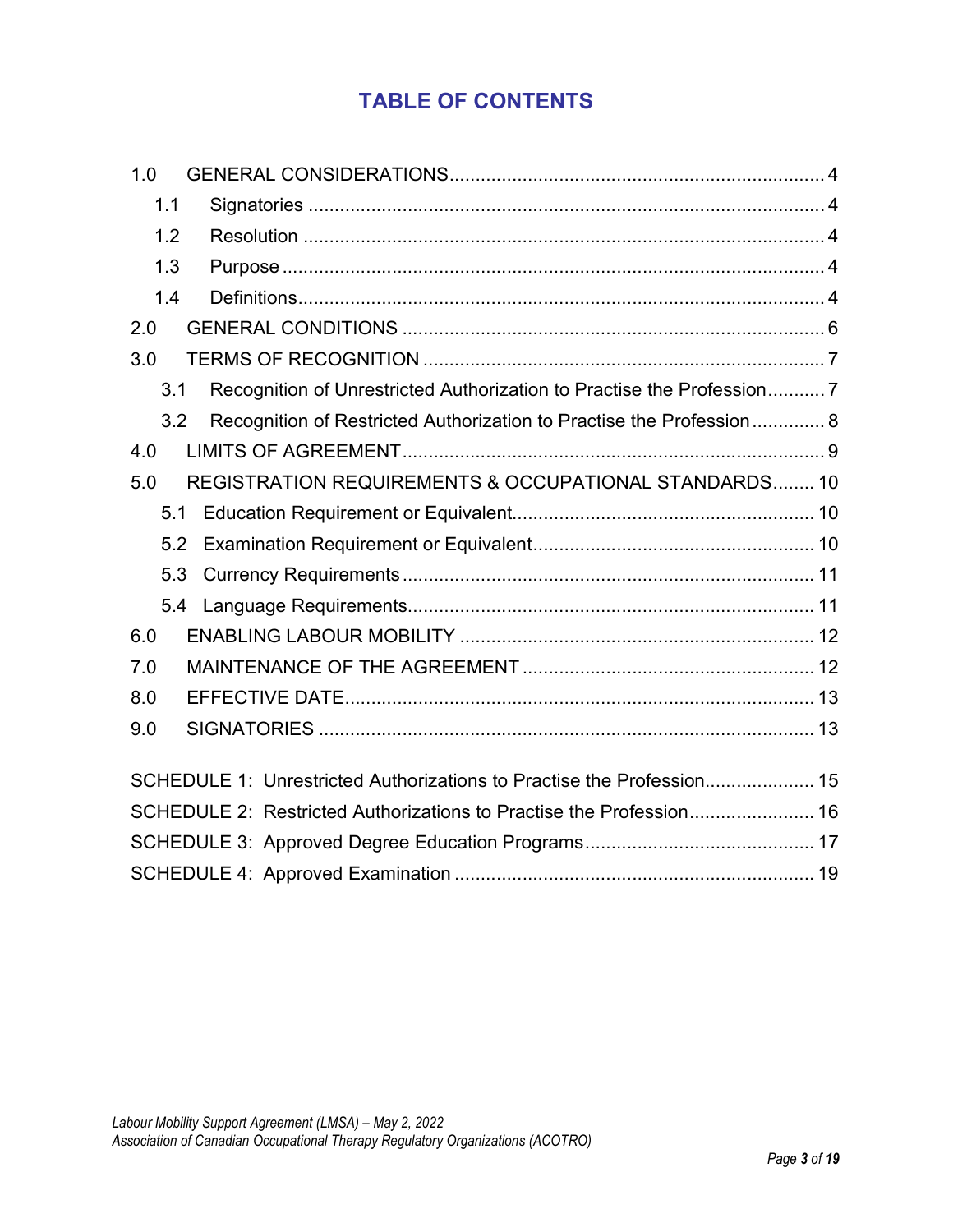#### 1.0 GENERAL CONSIDERATIONS

#### 1.1 Signatories

This Labour Mobility Support Agreement (the "agreement") is made between the provincial regulatory organizations for Occupational Therapists and/or Occupational Therapy named at the end of this document, and hereafter referred to as the signatories (See Section 9).

#### 1.2 Resolution

The signatories are committed to the implementation of this agreement within the limits of their statutory authority. This agreement remains in force until replaced by any further written agreement, even in circumstances where one or more signatories have withdrawn.

This agreement will be reviewed periodically according to paragraph 7.3 of the agreement or at the request of any one signatory.

#### 1.3 Purpose

The signatories wish to enter into this agreement to comply with their obligations under the Ninth Protocol of Amendment (entry into force August 11, 2009) of the Canadian Free Trade Agreement (the "CFTA").

The purpose of this agreement is to establish the conditions which will enable an occupational therapist certified by a signatory in one jurisdiction to become certified by another signatory in its jurisdiction.

#### 1.4 Definitions

#### agreement means this document; the Labour Mobility Support Agreement.

applicant means an occupational therapist certified by one of the signatories (the certifying authority) who has applied for an authorization to practise the profession issued by another signatory (the receiving authority) under this agreement.

application for an authorization to practise the profession means an application presented by an applicant to a receiving authority in order to receive an authorization to practise the profession, issued by said receiving authority under this agreement.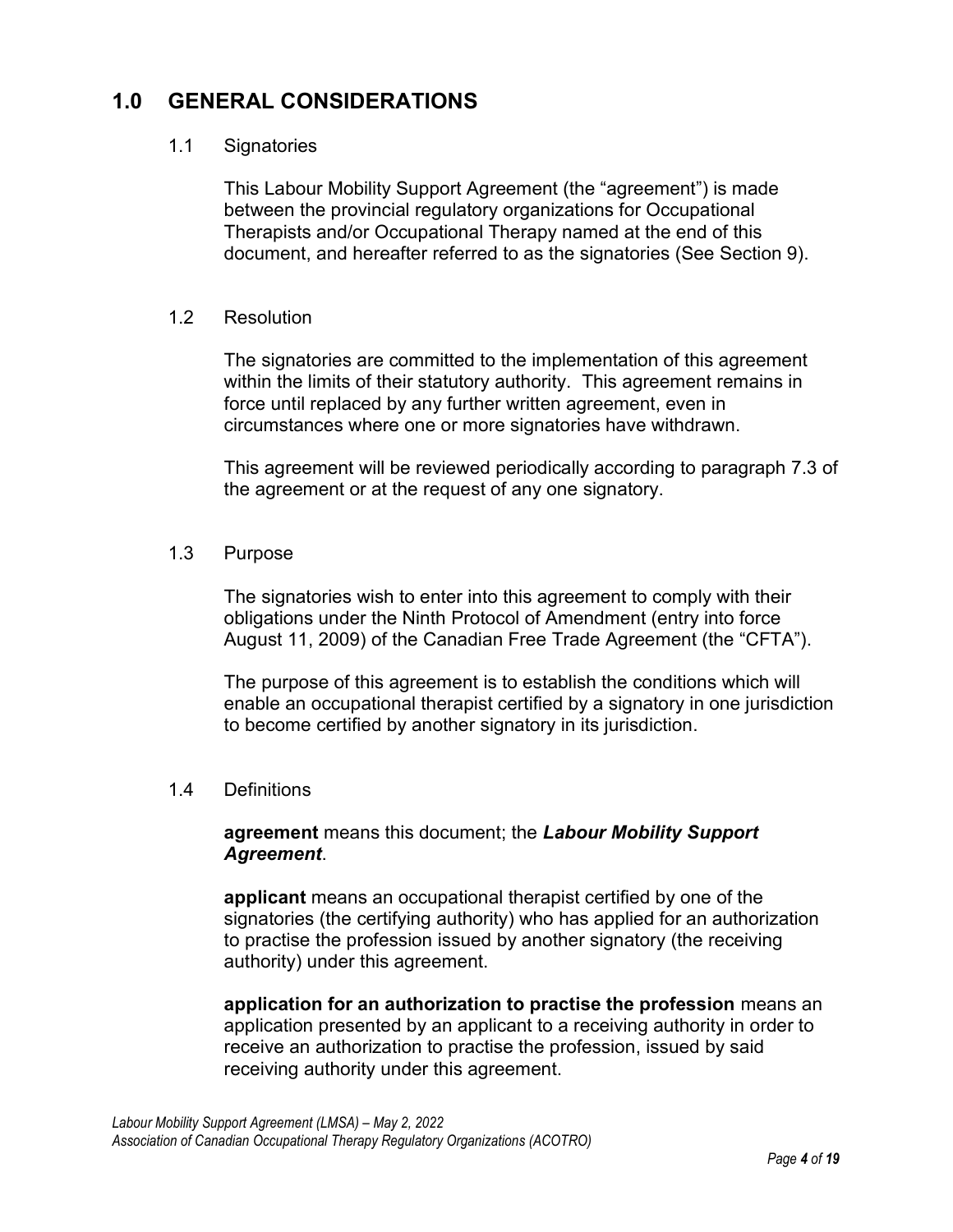authorization to practise the profession means the authorization, in the form of a certificate, a license, a registration or any other official recognition, issued by a signatory to a person who meets the occupational standards and other applicable conditions. This authorization allows the person to practise occupational therapy as well as to use the professional title(s) in the jurisdiction of the signatory who issued it.

certified means that an occupational therapist has received an authorization to practise the profession issued by one of the signatories.

certifying authority means the signatory which has issued an authorization to practise the profession in its jurisdiction.

jurisdiction means the province in which a signatory exercises its regulatory authority.

occupational standard means the skills, knowledge and abilities required for the practice of occupational therapy as established by each jurisdiction and against which the qualifications of an applicant are assessed before issuing the applicant an authorization to practise the profession.

receiving authority means the signatory to which an applicant has applied for an authorization to practise the profession under this agreement.

#### regulatory organization means the

College/Board/Association/Ordre/Society authorized by statute to regulate occupational therapists in a jurisdiction (see signatory).

restricted authorization to practise the profession means an authorization to practise the profession that contains practice limitations, conditions or restrictions not imposed on all occupational therapists certified by the signatory who issued it. The authorizations utilized by the signatories are listed in Schedule 2.

scope of practice means the range of occupational therapy activities, roles and services considered by the regulatory organization to be within its legislative authority.

signatory means a regulatory organization.

unrestricted authorization to practise the profession means an authorization to practise the profession that does not impose any practice limitations, conditions or restrictions except those imposed on all occupational therapists certified by the signatory who issues it. The authorizations recognized under this definition are listed in Schedule 1.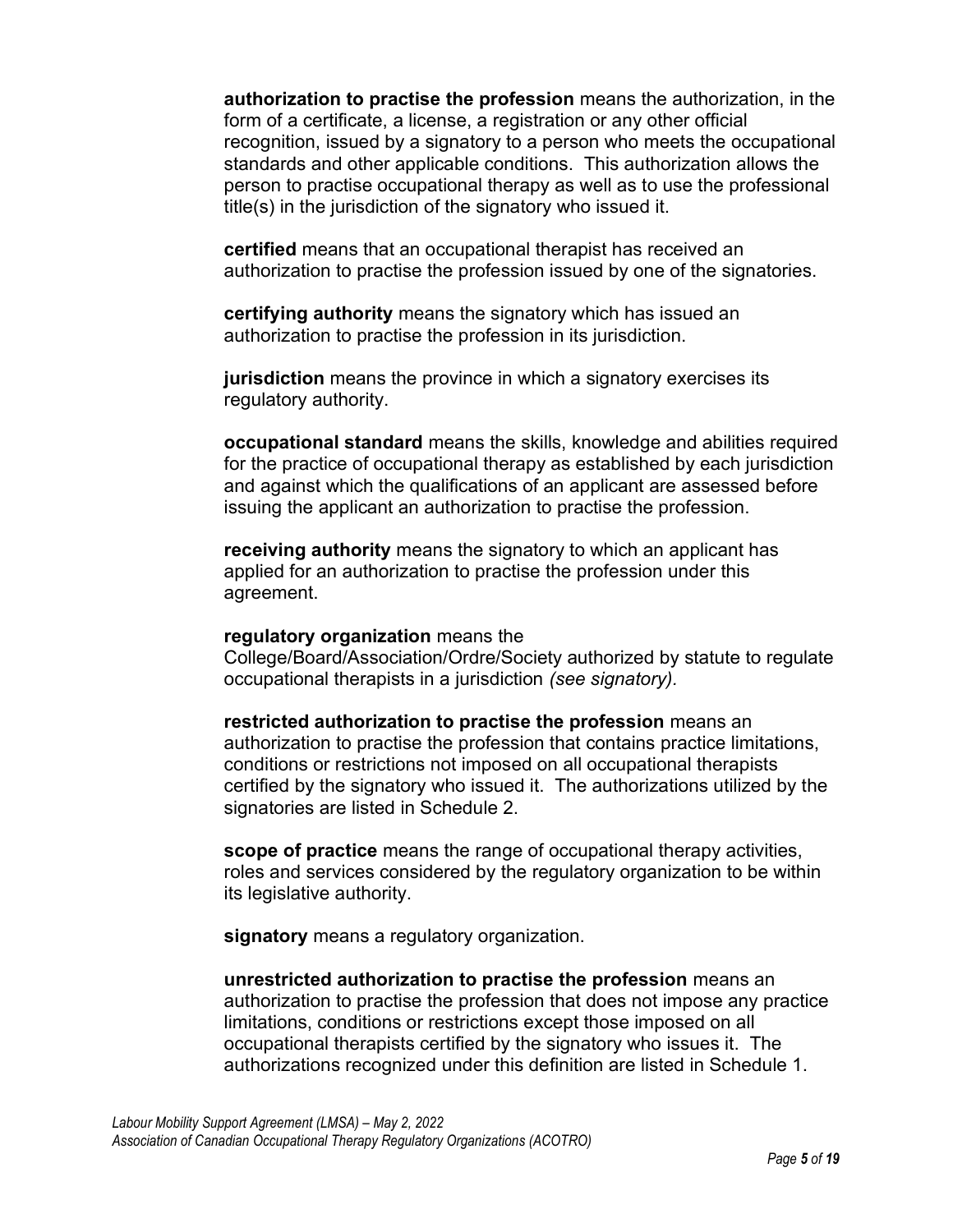## 2.0 GENERAL CONDITIONS

Whereas:

- 2.1 this agreement does not modify the authority of each signatory to set standards and requirements for occupational therapists in its jurisdiction;
- 2.2 the signatories have determined a high level of commonality with respect to their respective scope of practice;
- 2.3 it is further agreed and understood that threshold levels of competence and public safety in the practice of occupational therapy must be established, maintained and upheld by the signatories to ensure protection of the public;
- 2.4 the signatories recognize that there are different paths to achieve the threshold levels of competence and public safety for the practice of occupational therapy and the signatories agree to set those levels responsibly and in good faith to ensure that the public is protected;
- 2.5 the signatories have determined that each signatory has complaint investigation and disciplinary procedures in place;
- 2.6 the signatories will not impose a residency requirement as part of standards or requirements for an authorization to practise the profession in each of their jurisdictions;
- 2.7 the signatories agree to treat applicants in a manner that is consistent with the approach used with certified occupational therapists in each of their jurisdictions;
- 2.8 the signatories will continue to assess differences in standards and requirements for an authorization to practise the profession in each of their jurisdictions and work toward reconciliation of differences to the extent possible to prevent and resolve disputes.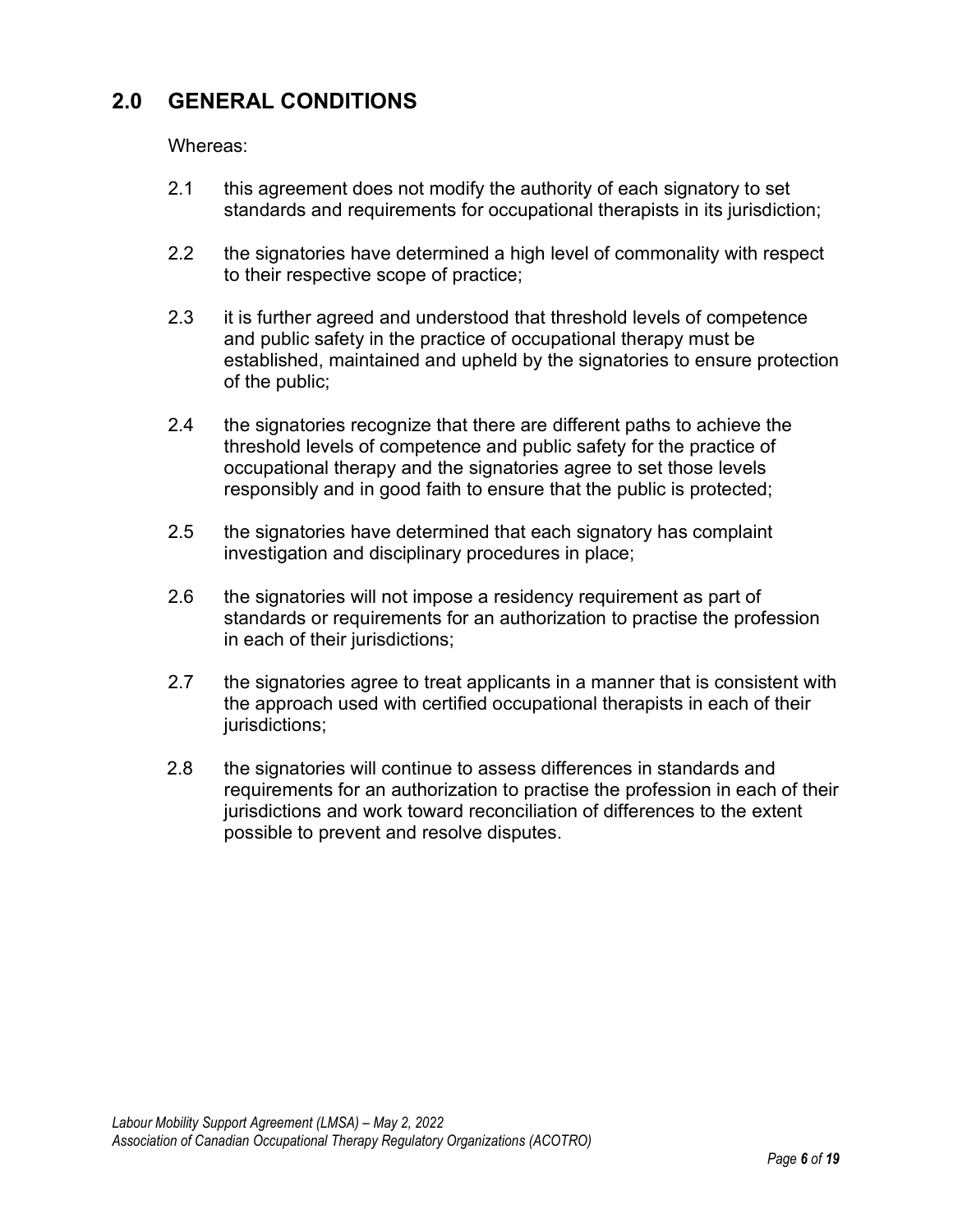## 3.0 TERMS OF RECOGNITION

3.1 Recognition of an Unrestricted Authorization to Practise the Profession

The signatories agree that:

- 3.1.1 this agreement is based on the recognition by all signatories of an unrestricted authorization to practise the profession issued by one of them to an occupational therapist (See Schedule 1);
- 3.1.2 the receiving authority will recognize an occupational therapist if they meet the registration requirements and occupational standards of the current certifying jurisdiction(s), such as, but not limited to: education, examination, currency as outlined in 5.3, essential competencies, continuing competencies, standards of practice;
- 3.1.3 where an unrestricted authorization to practise the profession may be available, the receiving authority may also impose local requirements on an applicant which are not more onerous than those required by the receiving authority for its certified occupational therapists, which may include but are not limited to:
	- (a) an application fee;
	- (b) malpractice coverage;
	- (c) evidence of good character including criminal record check;
	- (d) evidence of fitness to practise;

(e) verification of regulatory history from current and past certifying authorities in Canada and internationally;

- (f) evidence of proficiency in English or French; and
- (g) evidence of practice in current certifying jurisdiction.
- 3.1.4 the current certifying authority will, upon written request, provide information about the applicant to the receiving authority that is relevant to the application, subject to any statutory privacy requirements; and
- 3.1.5 applications for an authorization to practise the profession will be reviewed in a timely manner through a process established and defined by each signatory to which the applicant has submitted an application.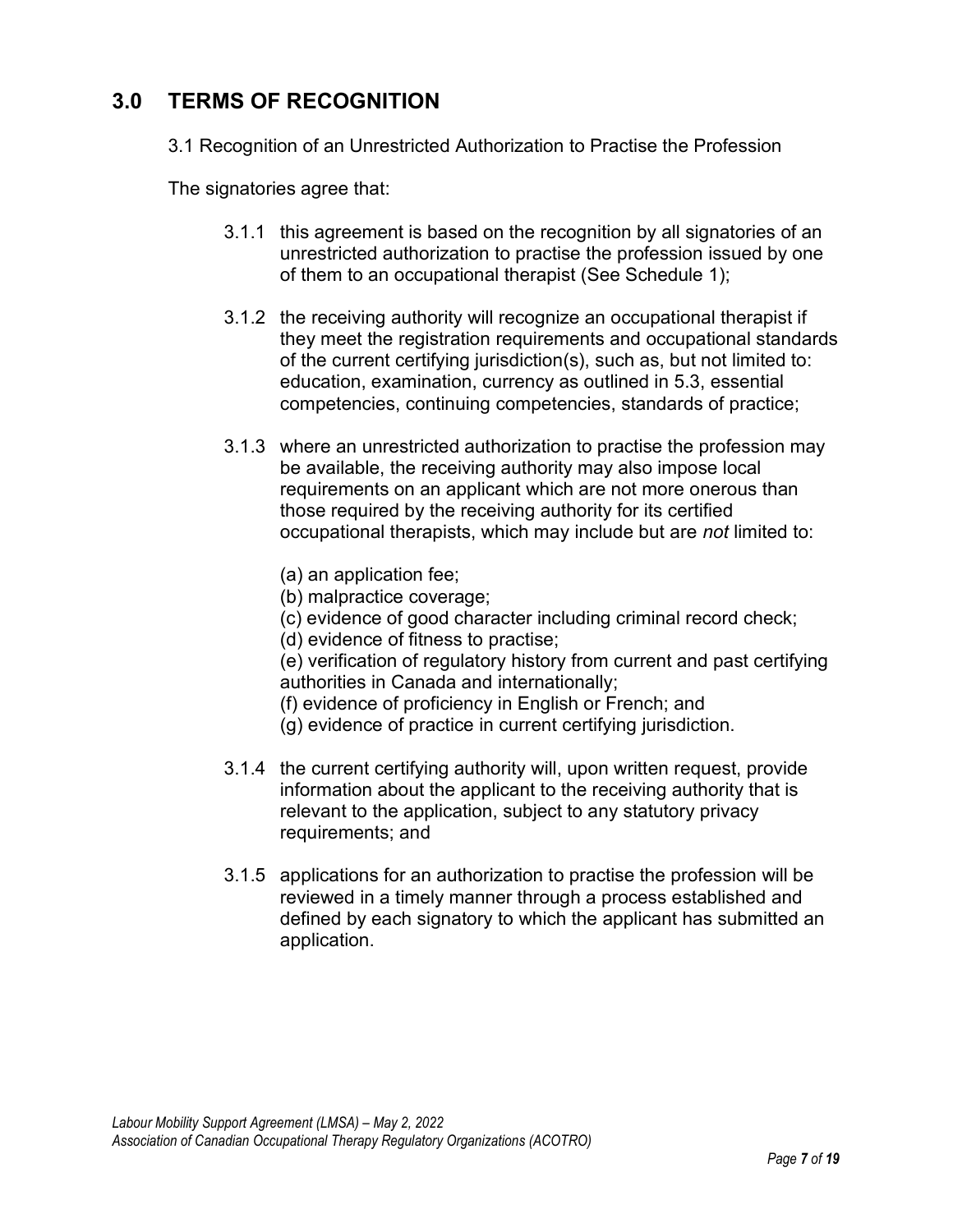#### 3.2 Recognition of a Restricted Authorization to Practise the Profession

The signatories agree:

- 3.2.1 this agreement facilitates the recognition of a restricted authorization to practise the profession issued by one signatory to an occupational therapist (See Schedule 2);
- 3.2.2 to issue an unrestricted authorization to practise the profession to an applicant who has a restricted authorization to practise the profession issued by another signatory where the applicant is eligible for such an authorization with the receiving authority;
- 3.2.3 that the receiving authority will, where possible, issue a restricted authorization to practise the profession following:

3.2.3.1 a review of the practice limitation(s), restriction(s) or condition(s) imposed on the applicant by the current certifying authority; and

3.2.3.2 a determination if equivalent practice limitations, restrictions or conditions can be applied;

- 3.2.4 where there is no provision to provide an equivalent practice limitation, restriction or condition, the receiving authority to which the application is made may refuse to issue an unrestricted or restricted authorization to practise the profession to the applicant;
- 3.2.5 where a restricted authorization to practise the profession may be available, the receiving authority may also impose local requirements on an applicant which are not more onerous than those required by the receiving authority for its certified occupational therapists, which may include but are not limited to:
	- (a) an application fee;
	- (b) malpractice coverage;
	- (c) evidence of good character including criminal record check;
	- (d) evidence of fitness to practise;

(e) verification of regulatory history from current and past certifying authorities in Canada and internationally;

- (f) evidence of proficiency in English or French; and
- (g) evidence of practice in current certifying jurisdiction.
- 3.2.6 that the current certifying authority will, upon written request, provide information about the applicant to the receiving authority that is relevant to the application subject to any statutory privacy requirements; and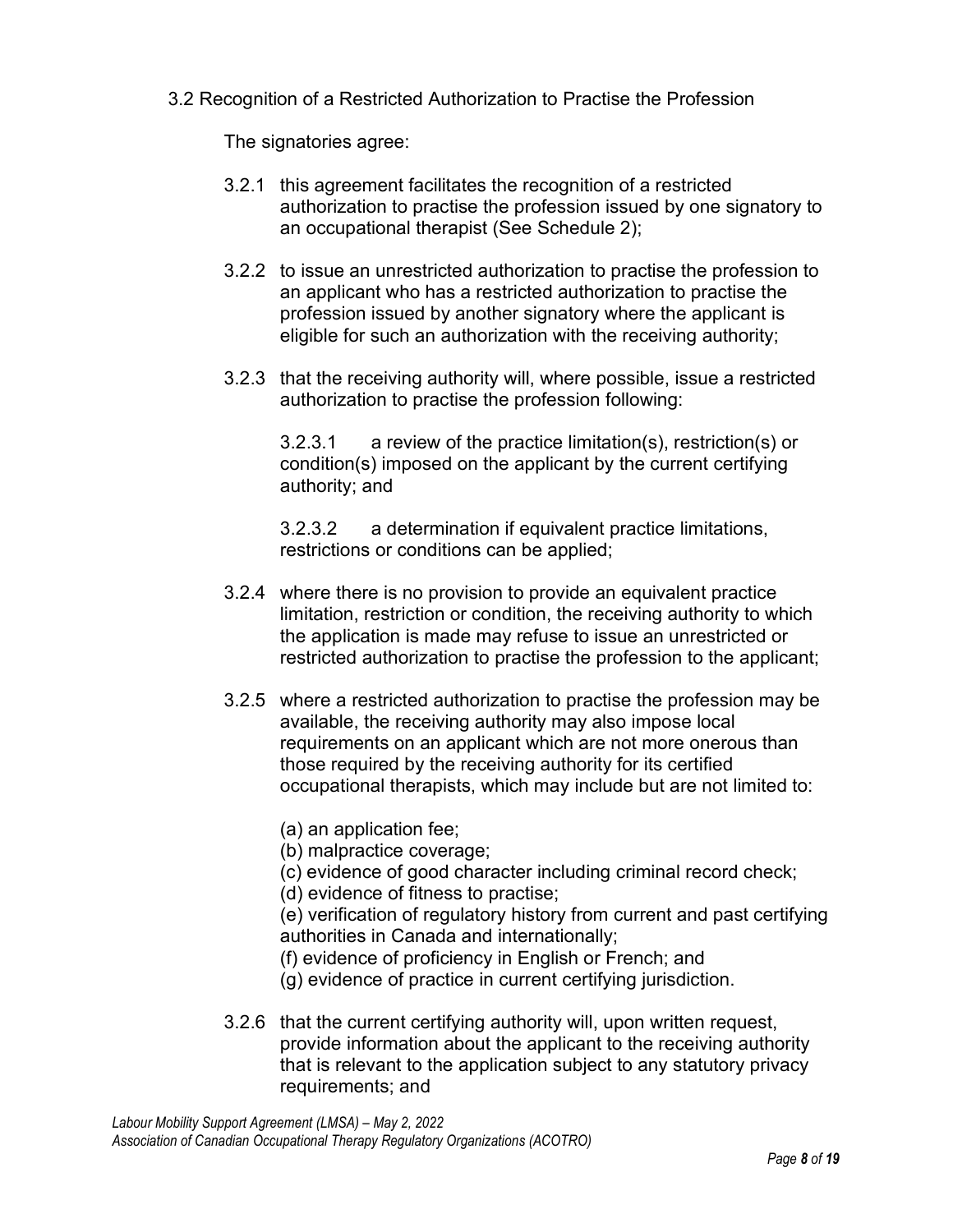3.2.7 that applications for an authorization to practise the profession will be reviewed in a timely manner through a process established and defined by the signatory to which the applicant has submitted an application.

#### 4.0 LIMITS OF AGREEMENT

- 4.1 The signatories are committed to the implementation of this agreement within the limits of their statutory authority.
- 4.2 This agreement will be reviewed in accordance with paragraph 7.3 of the agreement or at the written request of any signatory.
- 4.3 This agreement does not limit the authority of a signatory to:
	- 4.3.1 refuse to certify an applicant or impose practice limitations, restrictions or conditions on their ability to practise in its jurisdiction where such action is considered necessary to protect the public interest as a result of complaints, discipline proceedings or criminal proceedings in Canada or internationally, relating to but not limited to, the applicant's competency, conduct, character or fitness to practise; or any other relevant information;
	- 4.3.2 impose requirements for additional training, experience, examinations or assessments as a condition to issue an authorization to practise the profession where the applicant has not practised occupational therapy in the current jurisdiction(s) within the 3 year period preceding the date of application.
- 4.4 In the event of an inconsistency between this agreement and the Canadian Free Trade Agreement (CFTA), the latter agreement prevails to the extent of the inconsistency.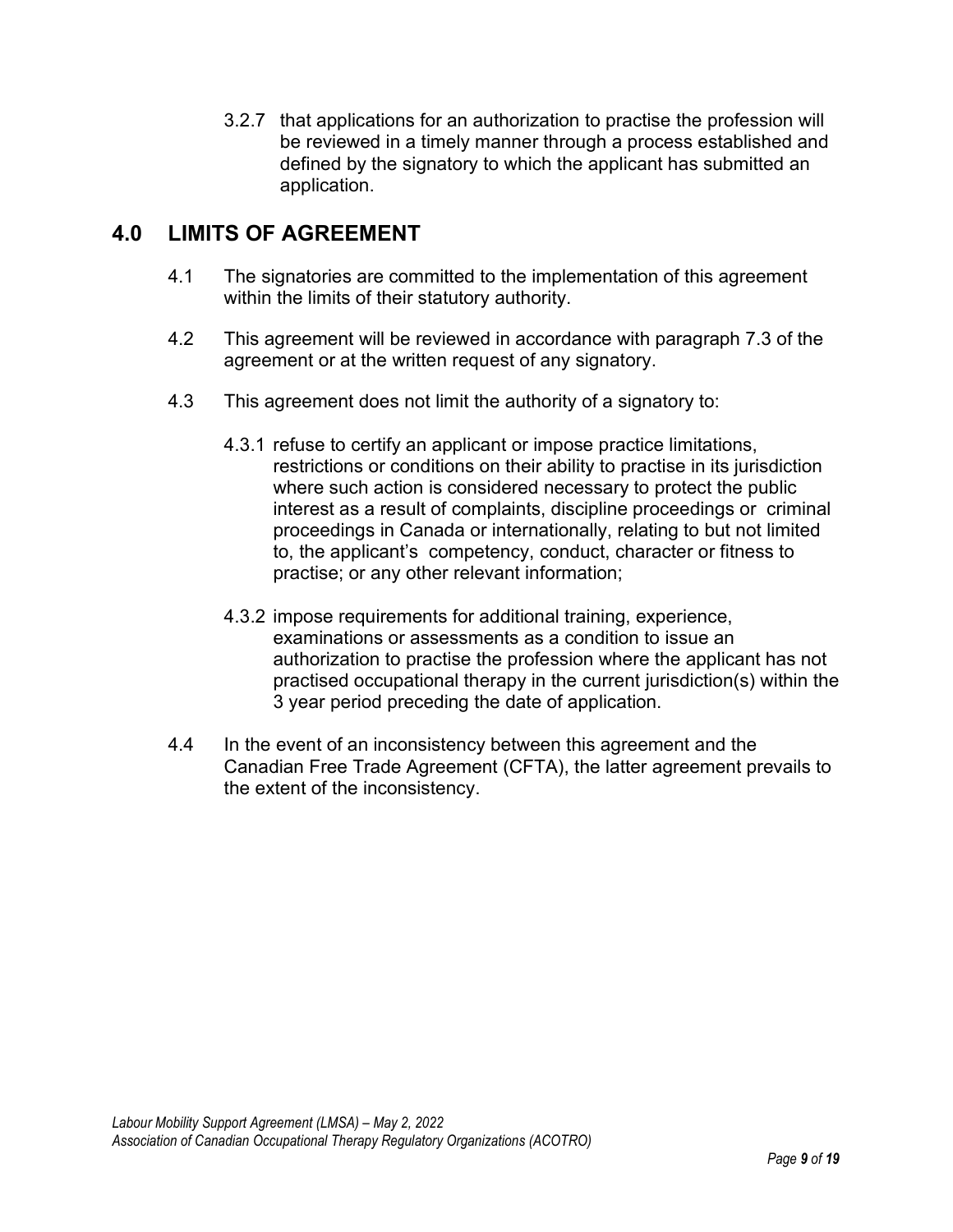## 5.0 REGISTRATION REQUIREMENTS & OCCUPATIONAL STANDARDS

In order to receive an authorization to practise the profession by one of the signatories under this agreement, an applicant must meet the following requirements, which reflect and / or represent the Occupational Therapy Competencies and occupational standards.

#### 5.1 Education Requirement or Equivalent

The signatories agree that an applicant has met one of the following requirements:

5.1.1 completed an approved degree program attained in Canada and listed in Schedule 3, and, if not included in the degree program, a minimum of 1000 hours of clinical fieldwork/practicum;

OR

5.1.2 has education that has been accepted under a grandparenting provision by the certifying authority;

OR

5.1.3 has education and experience considered to be substantially equivalent to the approved Canadian occupational therapy degree program (see Schedule 3) by the certifying authority

OR

- 5.1.4 has successfully completed the ACOTRO Substantial Equivalency Assessment System (SEAS).
- 5.2 Examination Requirement or Equivalent

The signatories agree that an applicant has met one of the following requirements:

5.2.1 successfully completed an approved examination described in Schedule 4

OR

5.2.2 been certified under a grandparenting provision by the certifying authority;

OR

5.2.3 been certified by a certifying authority that does not require an examination;

The signatories agree that:

5.2.4 Exam attempts, and time limits are cumulative and carried across all certifying authorities that require an exam.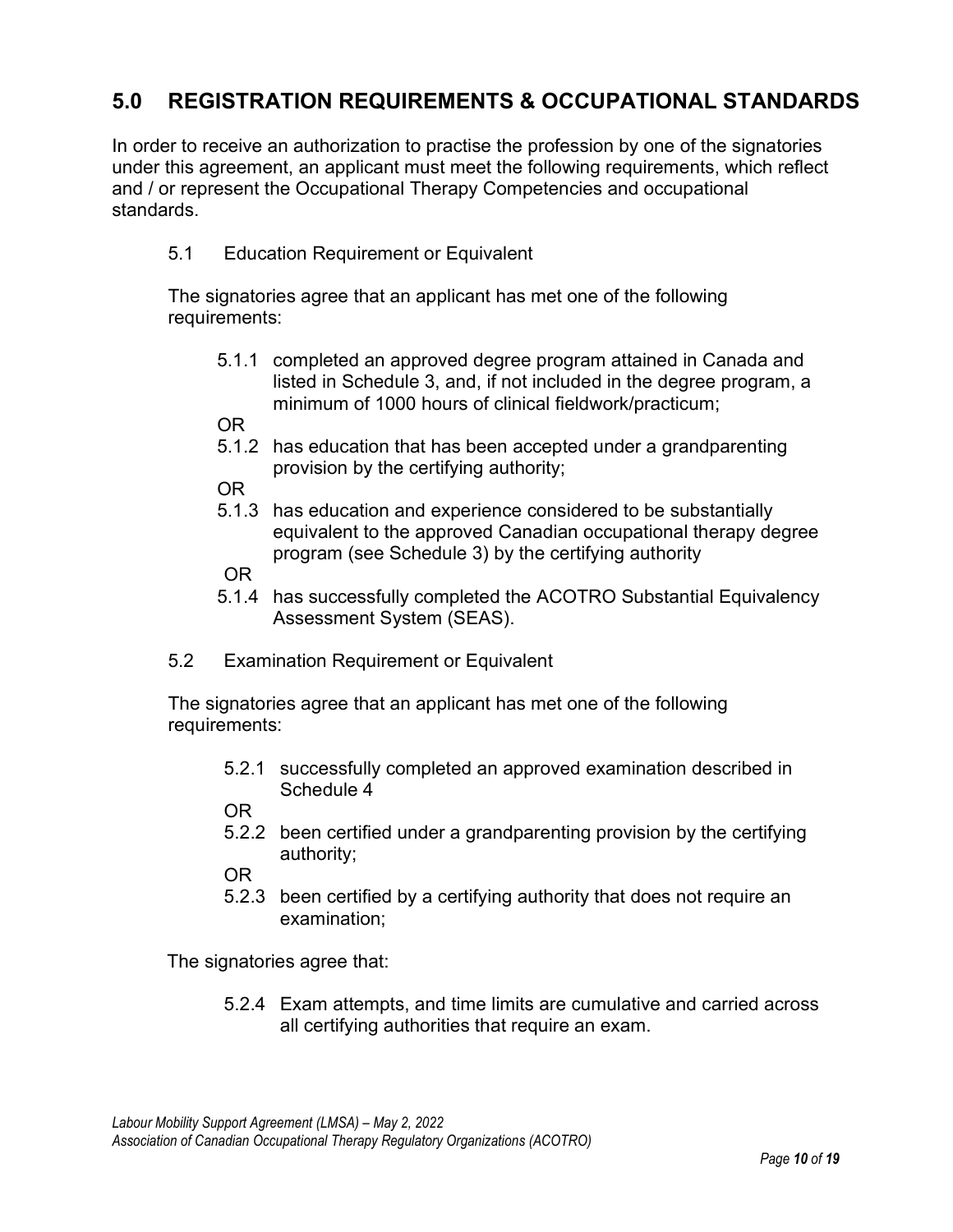#### 5.3 Currency Requirements

The signatories agree that an applicant must meet the following requirements:

- 5.3.1 An applicant must provide evidence that they have practised occupational therapy for a minimum of 600 hours within the 3 year period preceding the date of the application for an authorization to practise the profession to the receiving authority.
- 5.3.2 An applicant has met the requirements of paragraph 5.3.1 for the first eighteen (18) months of their initial certification by virtue of being:
	- (a) a new initially certified occupational therapist in Canada, or
	- (b) a newly certified occupational therapist, following completion of a re-entry program, and will be required to provide evidence to confirm the same.
- 5.4 Language Requirements

The signatories agree that:

- 5.4.1 an applicant may be required to demonstrate to the receiving authority proficiency in English or French in cases where:
	- (a) there was no equivalent language proficiency requirement imposed upon the applicant by the current certifying authority as a condition of their certification; or
	- (b) the applicant was not able to demonstrate language proficiency required by the current certifying authority as a condition of their certification.
- 5.4.2 an applicant who applies for an authorization to practise the profession issued by the Ordre des ergothérapeutes du Québec under this agreement must demonstrate that they satisfy the requirements imposed upon the Charter of the French Language (R.S.Q. chapter C-11).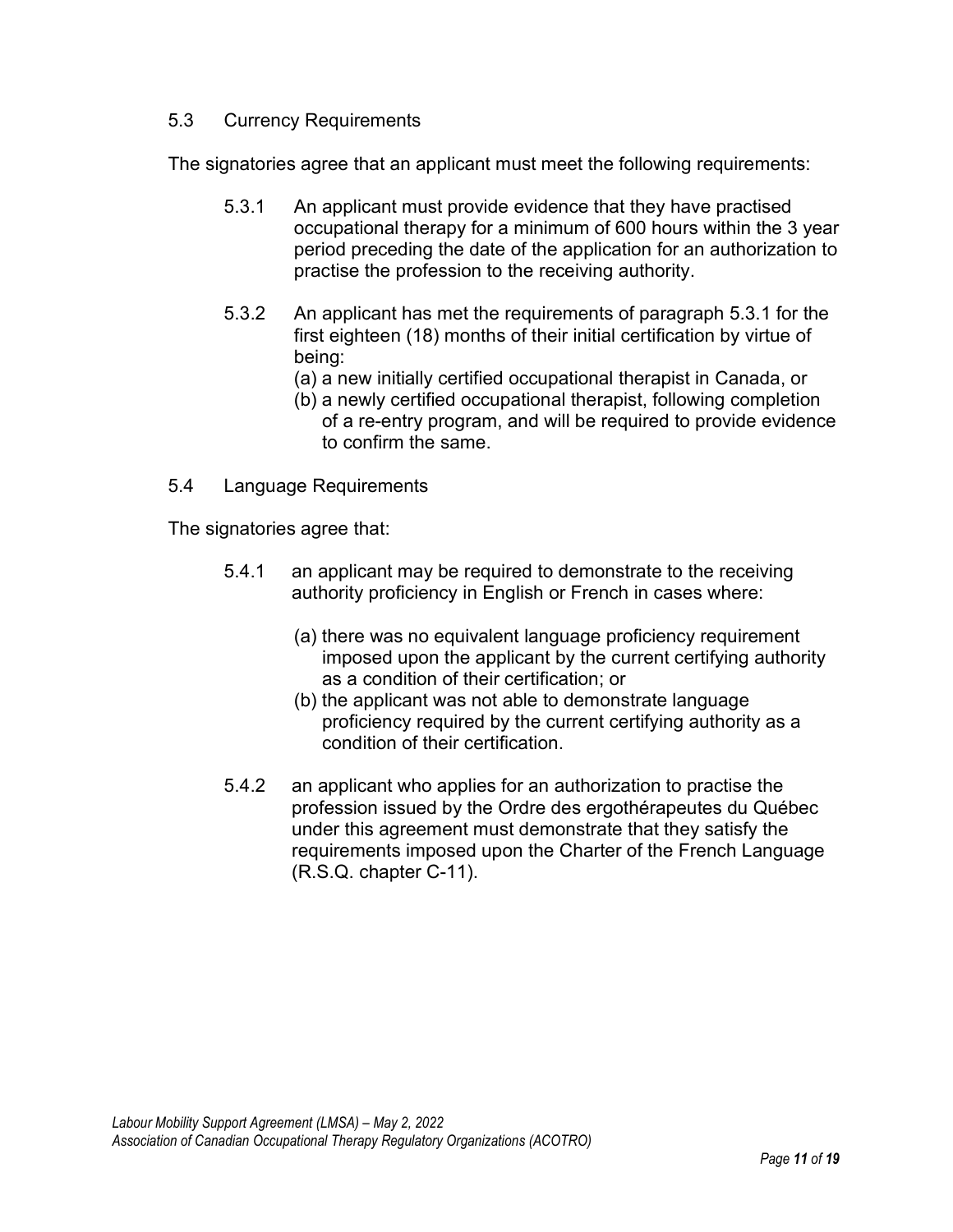## 6.0 ENABLING LABOUR MOBILITY

Signatories agree, to the extent possible and where practical, to take steps to reconcile differences between their registration requirements and occupational standards, including but not limited to:

- 6.1 maintaining consistency in approach to educational and competence equivalence for initial certification of internationally educated occupational therapists that includes qualification recognition and competence verification;
- 6.2 working toward consistency in their currency requirements with a target date of December 2023.
- 6.3 Moved to 5.2.4 in May 2019.
- 6.4 working toward promoting an objective principled approach to continuing competency / quality assurance, re-entry with a target date of December 2024;
- 6.5 working toward a common approach, tools and language fluency standard with a target date of June 2019 (this paragraph does not apply to Ordre des ergothérapeutes du Québec). Completed May 28, 2021.

#### 7.0 MAINTENANCE OF THE AGREEMENT

The signatories agree that:

- 7.1 the President of the Association of Canadian Occupational Therapy Regulatory Organizations (ACOTRO) is responsible for the annual monitoring of this agreement.
- 7.2 reasonable advance notice will be given to other signatories when proposing modification or adoption of new registration requirements or occupational standards that might impact on the inter-provincial mobility of occupational therapists. To the extent possible, each signatory also agrees to afford other signatories an opportunity to comment on the requirement or standard.
- 7.3 this agreement is a dynamic and evolving instrument that may be amended with the consent of all signatories. The signatories agree to periodic reviews of this agreement and its schedules every 3 years effective January 1, 2016 or when such a request is made by one of the signatories.
- 7.4 each signatory will give written notice to other signatories of its intent to withdraw from this agreement at least twelve (12) months before the signatory withdraws. The withdrawal will take effect twelve (12) months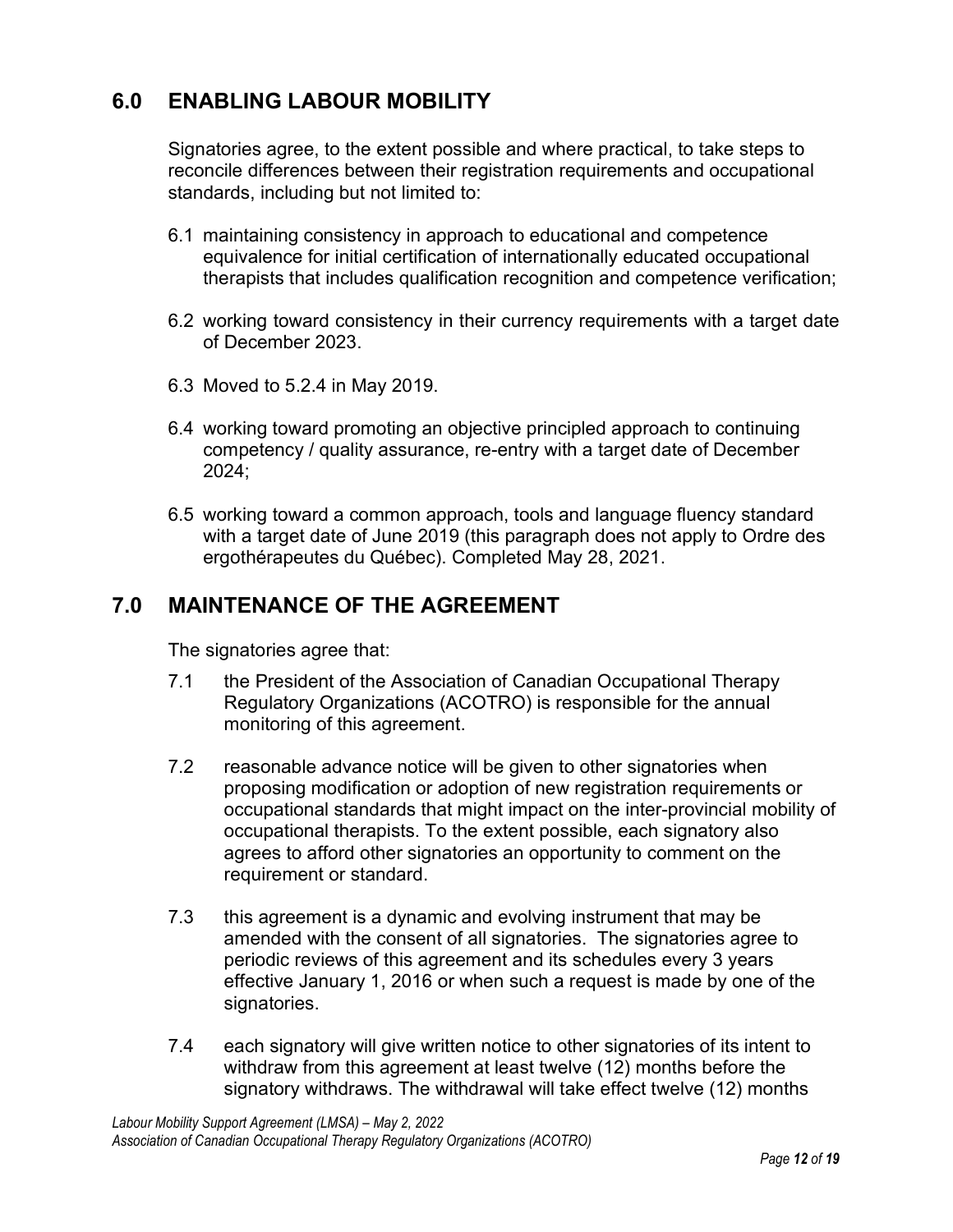after the notification. The notice period is waived where the withdrawal is not within the signatory's control.

- 7.5 any entity that becomes delegated with the authority to regulate occupational therapy by their government (i.e. after this agreement is enacted) may become party to this agreement on such terms as are agreed to by all signatories.
- 7.6 each signatory agrees to seek the necessary legislative changes from its respective government in order to implement and maintain this agreement if there is a need for such changes. Each signatory also agrees to make the necessary changes to by-laws, policies or procedures permitted by their legislation in order to implement and maintain this agreement.
- 7.7 an exact French translation of this agreement will be obtained, and will be equally accepted and adhered to by all signatories as an official version of this agreement.

| Name of<br><b>Document</b>                  | <b>Approved By</b>        | <b>Approved</b> | <b>Reviewed/Revised</b> | <b>Next Review</b> |
|---------------------------------------------|---------------------------|-----------------|-------------------------|--------------------|
| Mutual<br>Recognition<br>Agreement<br>(MRA) | <b>Board of Directors</b> | 2006            |                         |                    |
| <b>LMSA</b>                                 | <b>Board of Directors</b> | 2010            |                         |                    |
| <b>LMSA</b>                                 | <b>Board of Directors</b> | January 1, 2016 | November 16, 2018       | November 2019      |
| <b>LMSA</b>                                 | <b>Board of Directors</b> | May 28, 2019    |                         |                    |
| LMSA                                        | <b>Board of Directors</b> | May 3, 2022     | May 3, 2022             | May 2025           |
|                                             |                           |                 |                         |                    |
|                                             |                           |                 |                         |                    |

## 8.0 EFFECTIVE DATE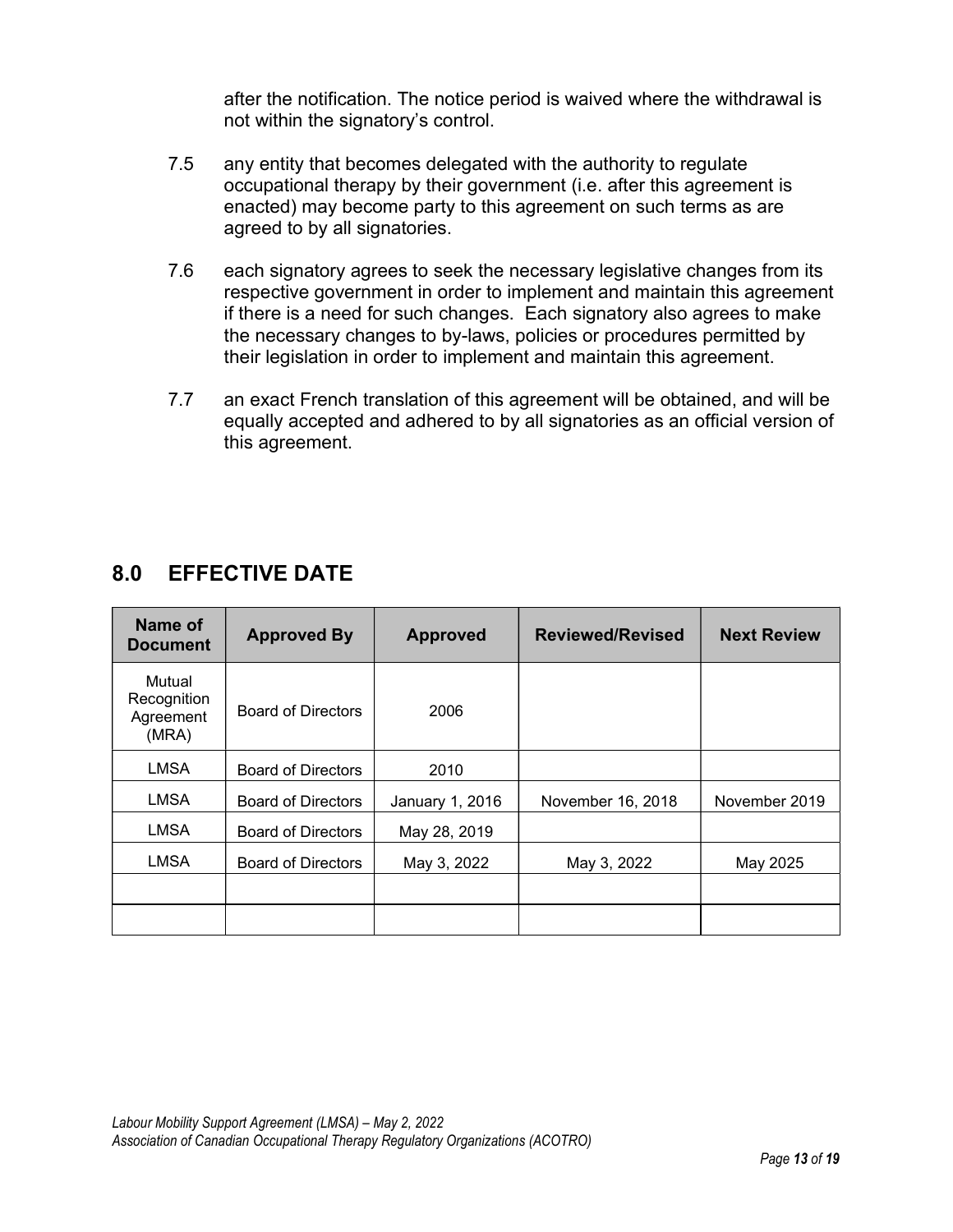## 9.0 Signatories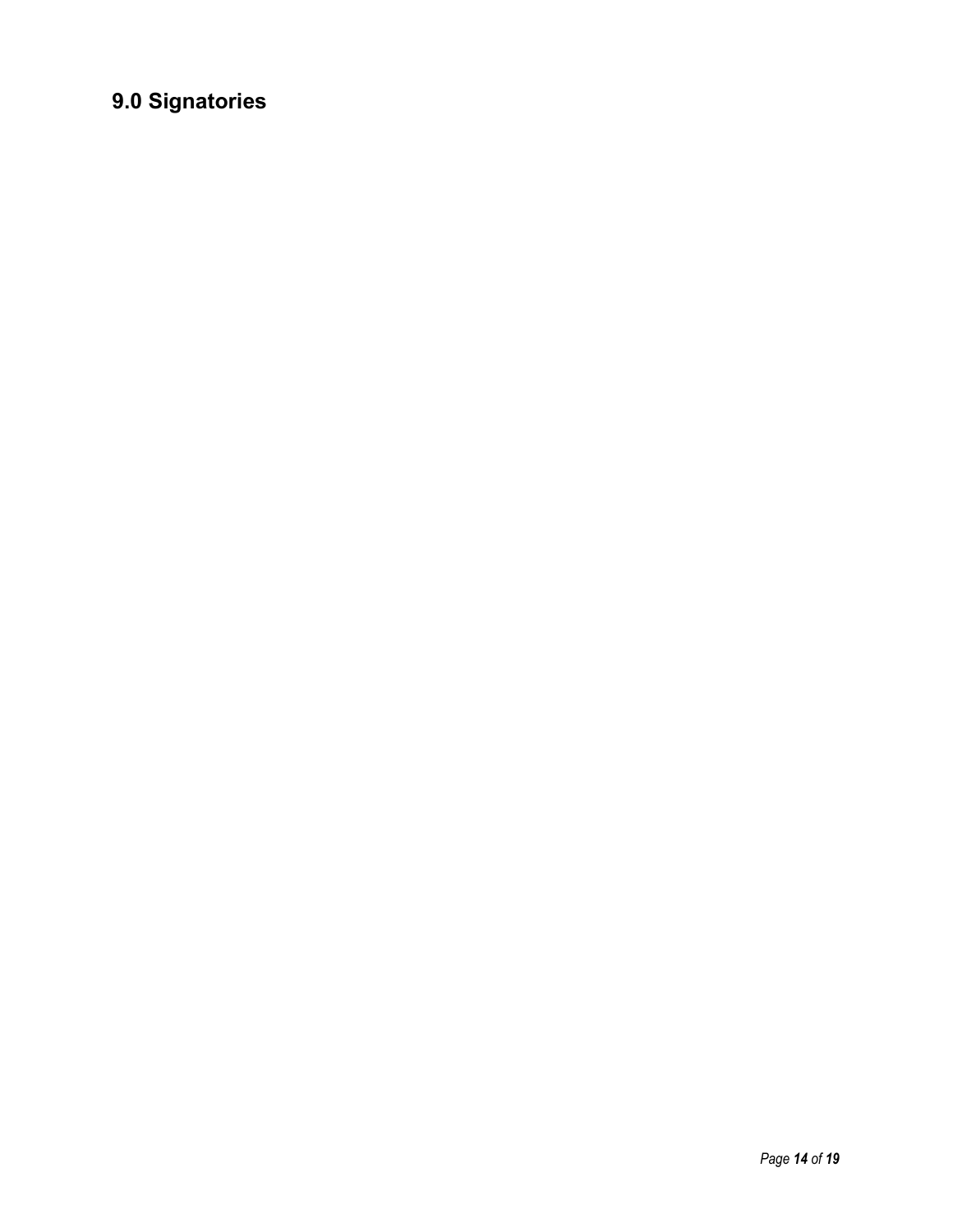## SCHEDULE 1: Unrestricted Authorizations to Practise the Profession

The unrestricted authorizations to practise the profession recognized under this agreement are:

| <b>JURISDICTION</b>                   | <b>SIGNATORY /</b><br><b>REGULATORY</b><br><b>ORGANIZATION</b> | UNRESTRICTED AUTHORIZATIONS TO<br><b>PRACTISE THE PROFESSION</b> |
|---------------------------------------|----------------------------------------------------------------|------------------------------------------------------------------|
|                                       |                                                                |                                                                  |
| <b>Alberta</b>                        | <b>ACOT</b>                                                    | <b>General Practice Permit</b>                                   |
|                                       |                                                                |                                                                  |
| <b>British</b><br>Columbia            | <b>COTBC</b>                                                   | <b>Full Registration Certificate</b>                             |
|                                       |                                                                |                                                                  |
| <b>Manitoba</b>                       | <b>COTM</b>                                                    | On the Practising Register                                       |
|                                       |                                                                |                                                                  |
| <b>New</b><br><b>Brunswick</b>        | <b>NBAOT</b>                                                   | <b>Individual Membership</b>                                     |
|                                       |                                                                |                                                                  |
| <b>Newfoundland</b><br>& Labrador     | <b>NLOTB</b>                                                   | Licence                                                          |
|                                       |                                                                |                                                                  |
| <b>Nova Scotia</b>                    | <b>COTNS</b>                                                   | Certificate of Licensure on the General Register                 |
|                                       |                                                                |                                                                  |
| <b>Ontario</b>                        | <b>COTO</b>                                                    | <b>General Practising Certificate of Registration</b>            |
|                                       |                                                                |                                                                  |
| <b>Prince Edward</b><br><b>Island</b> | <b>PEICOT</b>                                                  | Certificate of Registration                                      |
|                                       |                                                                |                                                                  |
| Québec                                | <b>OEQ</b>                                                     | Permit & Entered on the Roll                                     |
|                                       |                                                                | Temporary Permit & Entered on the Roll                           |
|                                       |                                                                |                                                                  |
| <b>Saskatchewan</b>                   | <b>SSOT</b>                                                    | <b>Practising Licence</b>                                        |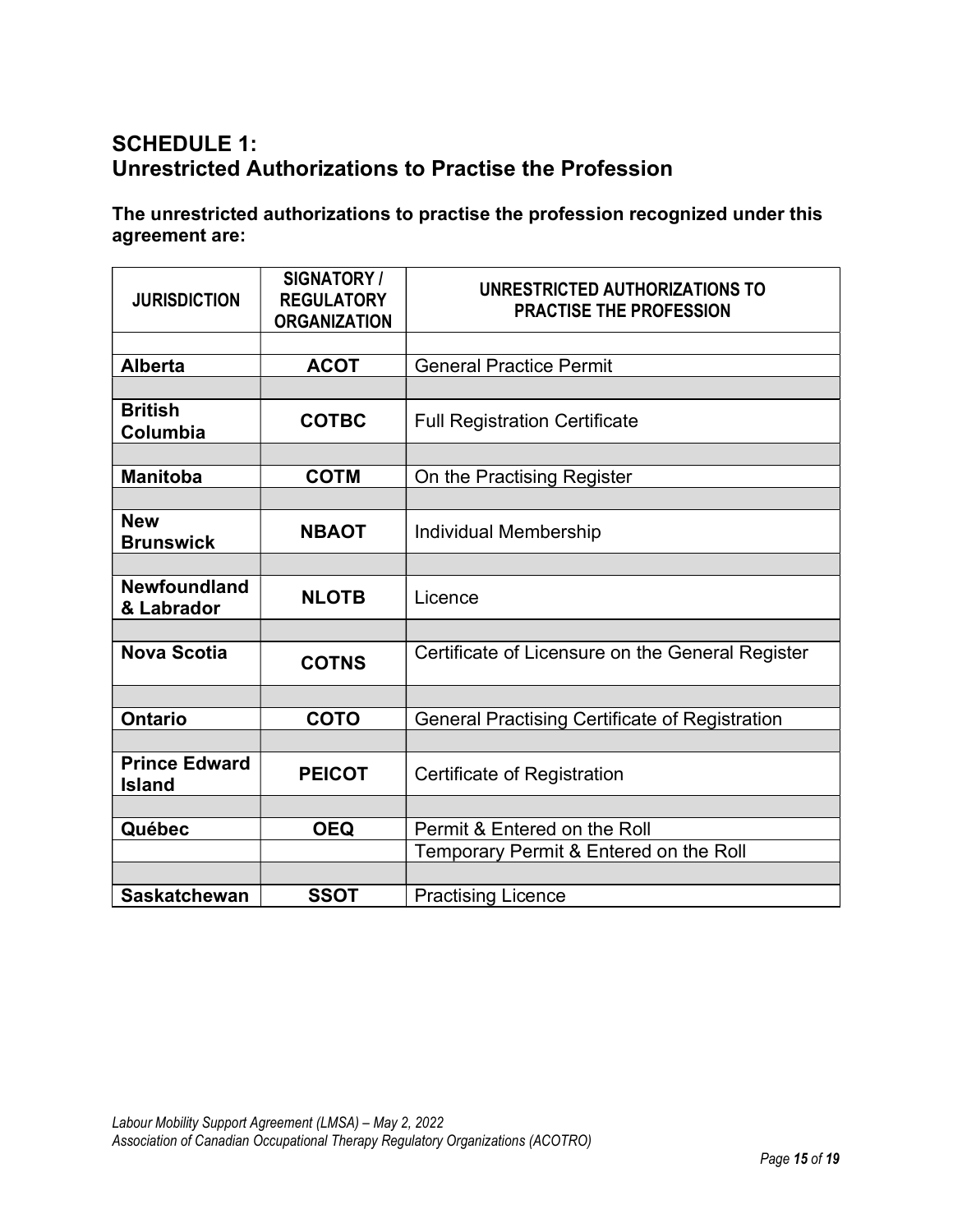## SCHEDULE 2: Restricted Authorizations to Practise the Profession

In order to be considered for transfer under the LMSA, the applicant must hold one of the following restricted authorizations.

The restricted authorizations to practise the profession utilized by signatories to this agreement are:

| <b>JURISDICTION</b>                   | SIGNATORY /<br><b>ORGANIZATION</b> | <b>RESTRICTED AUTHORIZATIONS TO</b><br><b>PRACTISE THE PROFESSION</b>                                                    |
|---------------------------------------|------------------------------------|--------------------------------------------------------------------------------------------------------------------------|
|                                       |                                    |                                                                                                                          |
| <b>Alberta</b>                        | <b>ACOT</b>                        | <b>Provisional Practice Permit</b>                                                                                       |
|                                       |                                    | <b>General Permit with Conditions</b>                                                                                    |
|                                       |                                    |                                                                                                                          |
| <b>British Columbia</b>               | <b>COTBC</b>                       | <b>Provisional Registration Certificate</b>                                                                              |
|                                       |                                    | <b>Limited Registration Certificate</b>                                                                                  |
|                                       |                                    |                                                                                                                          |
| <b>Manitoba</b>                       | <b>COTM</b>                        | On the Practising Register with Conditions                                                                               |
|                                       |                                    | On the Provisional Register as an Examination Candidate                                                                  |
|                                       |                                    | On the Provisional Register as a Supervised Practice                                                                     |
|                                       |                                    | Candidate                                                                                                                |
|                                       |                                    |                                                                                                                          |
| <b>New Brunswick</b>                  | <b>NBAOT</b>                       | <b>Provisional Membership</b>                                                                                            |
|                                       |                                    |                                                                                                                          |
| <b>Newfoundland &amp;</b><br>Labrador | <b>NLOTB</b>                       | <b>Provisional Licence</b>                                                                                               |
|                                       |                                    |                                                                                                                          |
| <b>Nova Scotia</b>                    | <b>COTNS</b>                       | Certificate of licensure on the general register -provisional<br>registration                                            |
|                                       |                                    | Certificate of licensure on the general register with<br>conditions or limits                                            |
|                                       |                                    |                                                                                                                          |
| <b>Ontario</b>                        | <b>COTO</b>                        | General Practice Certificate with Terms, Conditions or<br>Limitations                                                    |
|                                       |                                    | <b>Provisional Practice Certificate</b>                                                                                  |
|                                       |                                    |                                                                                                                          |
| <b>Prince Edward</b><br><b>Island</b> | <b>PEICOT</b>                      | Special (Limited) Certificate<br><b>Provisional Certificate</b>                                                          |
|                                       |                                    |                                                                                                                          |
| Québec                                | <b>OEQ</b>                         | Permit & Entered on the Roll with Practice<br>Limitations/restrictions/conditions<br><b>Restrictive Temporary Permit</b> |
|                                       |                                    |                                                                                                                          |
| <b>Saskatchewan</b>                   | <b>SSOT</b>                        | <b>Restricted Licence</b>                                                                                                |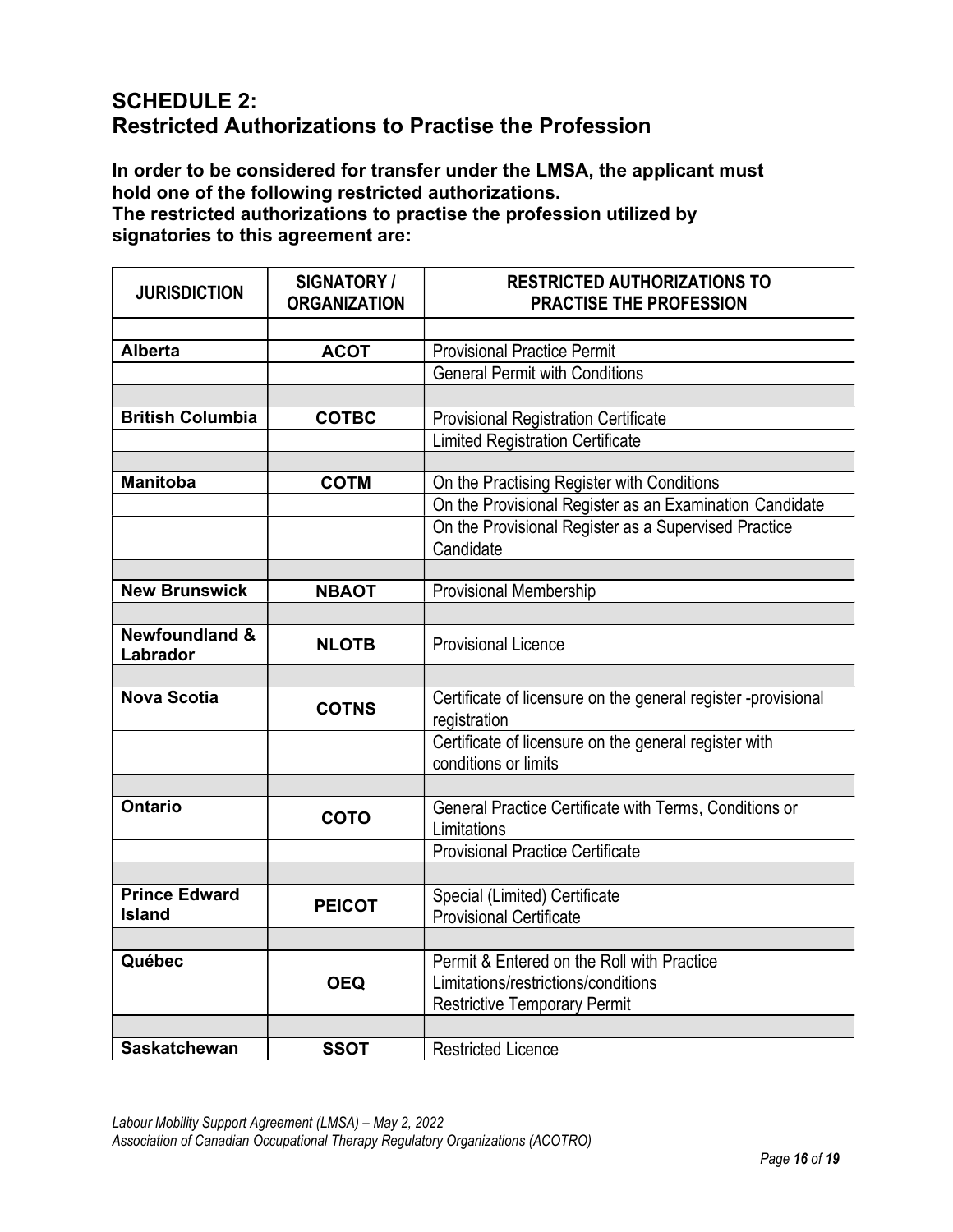## SCHEDULE 3: Approved Degree Education Programs<sup>A</sup>

All degrees conferred within the dates identified are recognized as meeting entry to practice requirements under this agreement.

| <b>University</b>                        | <b>Entry Level Degree</b>                                               | <b>Date Degree</b><br><b>FIRST</b> | <b>Date Degree</b><br><b>LAST</b> |
|------------------------------------------|-------------------------------------------------------------------------|------------------------------------|-----------------------------------|
|                                          |                                                                         | <b>Conferred</b>                   | Conferred                         |
| <b>Dalhousie University</b>              | $\overline{\text{BSc}(\text{OT})^1}$                                    | 1985                               | 2008                              |
|                                          | M. Sc $(OT)^2$                                                          | 2008                               |                                   |
| Université du Québec<br>à Trois-Rivières | M.Sc. en ergothérapie                                                   | 2012                               |                                   |
| Université Laval                         | B. Sc. santé (ergothérapie) 7                                           | 1973                               | 2010                              |
|                                          | Maîtrise en ergothérapie (M.Erg.)                                       | 2012                               |                                   |
| Université de<br><b>Sherbrooke</b>       | Maîtrise en ergothérapie (M. (erg))                                     | 2011                               |                                   |
| Université de Montréal                   | B.Sc. (ergothérapie) 8                                                  | 1972                               | 2009                              |
|                                          | Maîtrise ès sciences en ergothérapie (M. Sc.)                           | 2009                               |                                   |
| <b>McGill University</b>                 | B. Sc. (Occ. Ther.) 9                                                   | 1975                               | 2009                              |
|                                          | Master of Science, Applied, in Occupational<br>Therapy (M.Sc. A. (O.T)) | 2010                               |                                   |
| <b>University of Ottawa</b>              | $BSc(OT)^1$                                                             | 1991                               | 2009                              |
|                                          | M.Sc. Health (OT) <sup>10</sup> .                                       | 2009                               |                                   |
| <b>Queen's University</b>                | $BSc(OT)^1$<br>M. Sc. (OT) <sup>2</sup>                                 | 1973<br>2006                       | 2006                              |
| <b>University of Toronto</b>             | $BSc(OT)^1$                                                             | 1974                               | 2002                              |
|                                          | M. Sc. (OT) <sup>2</sup>                                                | 2003                               |                                   |
| <b>McMaster University</b>               | BHSc(OT) <sup>6</sup>                                                   | 1992                               | 2001                              |
|                                          | M. Sc. (OT) <sup>2</sup>                                                | 2000                               |                                   |
| <b>University of Western</b>             | $BSc(OT)^1$                                                             | 1974                               | 1998                              |
| <b>Ontario</b>                           | MCISc, OT <sup>5</sup>                                                  | 1998                               | 2003                              |
|                                          | M.Sc.(OT) <sup>2</sup>                                                  | 2003                               |                                   |
| <b>University of Manitoba</b>            | BMR(OT) <sup>3</sup>                                                    | 1979                               | 2004                              |
|                                          | M.O.T <sup>4</sup>                                                      | 2005                               |                                   |
| <b>University of Alberta</b>             | $BSc(OT)^1$                                                             | 1978                               | 2008                              |
|                                          | M. Sc. (OT) <sup>2</sup>                                                | 2003                               |                                   |
| University of British                    | $BSc(OT)^1$                                                             | 1986                               | 2005                              |
| Columbia                                 | <b>MOT</b>                                                              | 2006                               |                                   |

#### <sup>A</sup> LEGEND

| $BSc(OT) \rightarrow$ Bachelor of Science in Occupational Therapy                         | 6<br>$BHSc(OT)$ $\rightarrow$ Bachelor of Health Science in Occupational                            |
|-------------------------------------------------------------------------------------------|-----------------------------------------------------------------------------------------------------|
|                                                                                           | Therapy                                                                                             |
| $\text{MSC}(\text{OT}) \rightarrow \text{Master}$ of Science in Occupational Therapy<br>2 | B. Sc. Santé (ergothérapie) $\rightarrow$ Baccalauréat ès sciences de la                            |
|                                                                                           | santé (ergothérapie)                                                                                |
| 3<br>$BMR(OT) \rightarrow$ Bachelor of Medical Rehabilitation (Occupational               | B. Sc. (ergothérapie) $\rightarrow$ Baccalauréat ès sciences (ergothérapie)<br>8                    |
| Therapy)                                                                                  |                                                                                                     |
| $MOT \rightarrow$ Master of Occupational Therapy                                          | B. Sc. (Occ. Ther.) $\rightarrow$ Bachelor of Science in Occupational<br>9                          |
|                                                                                           | Therapy                                                                                             |
| M.Cl.Sc., $OT \rightarrow$ Master of Clinical Science in Occupational<br>5                | $\text{MSC}(\text{OT}) \rightarrow \text{Master}$ of Health Sciences in Occupational Therapy<br>-10 |
| Therapy                                                                                   |                                                                                                     |
|                                                                                           |                                                                                                     |

Labour Mobility Support Agreement (LMSA) – May 2, 2022 Association of Canadian Occupational Therapy Regulatory Organizations (ACOTRO)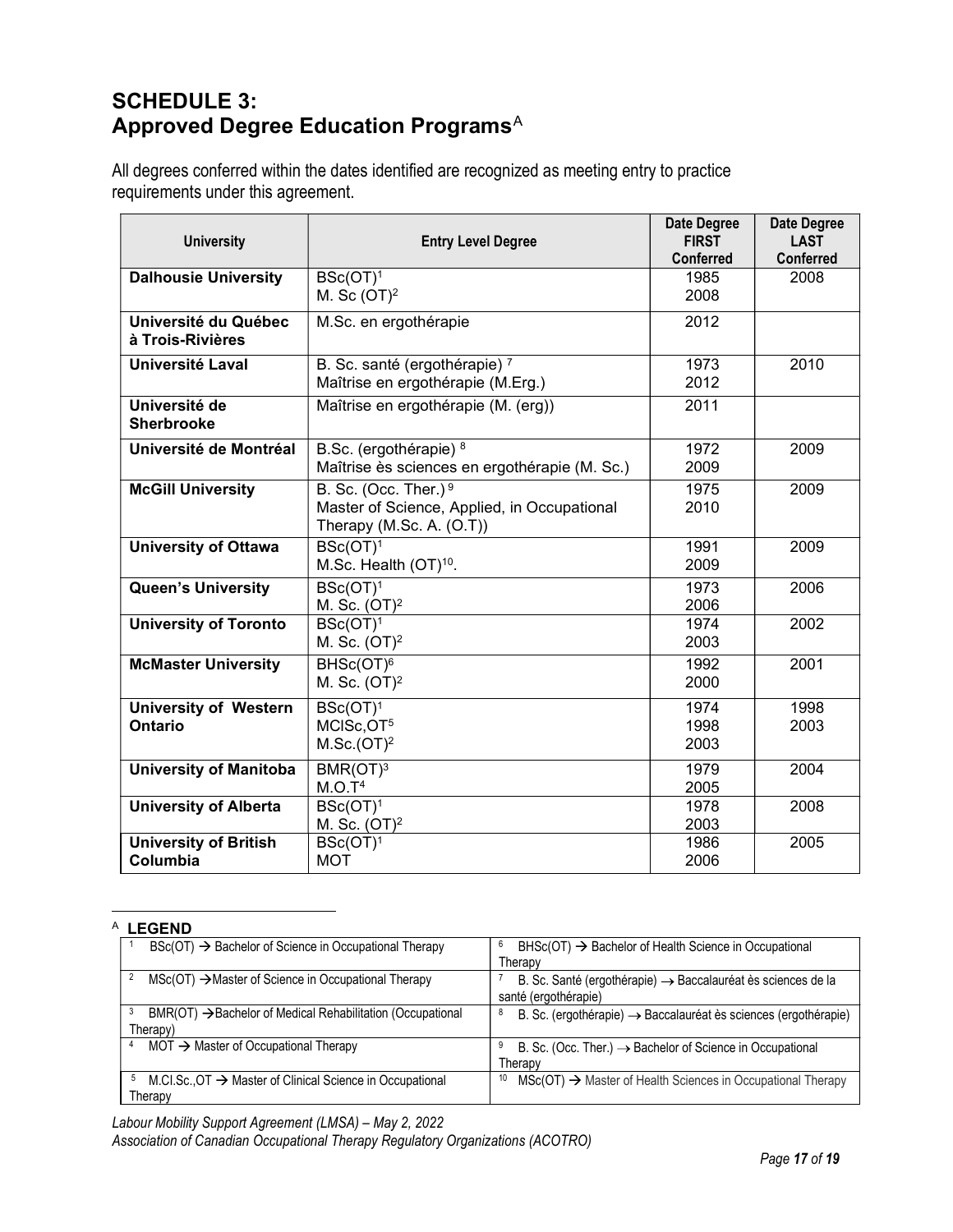#### Québec baccalaureate programs that do not grant entry to the profession

| <b>University</b>        | Baccalaureate Degrees that are prerequisite to the<br><b>Masters programs</b> | Date Degree<br><b>FIRST</b><br><b>Conferred</b> | Date Degree<br><b>LAST</b><br><b>Conferred</b> |
|--------------------------|-------------------------------------------------------------------------------|-------------------------------------------------|------------------------------------------------|
| Université du Québec à   | Baccalauréat en sciences de la santé (ergothérapie),                          | 2011                                            |                                                |
| <b>Trois-Rivières</b>    | [B. Sc. santé (ergothérapie)]                                                 |                                                 |                                                |
| Université Laval         | Baccalauréat en sciences (ergothérapie),                                      | 2011                                            |                                                |
|                          | [B. Sc. (ergothérapie)]                                                       |                                                 |                                                |
| Université de            | Baccalauréat en sciences de la santé [B. Sc. Santé]                           | 2010 <sup>B</sup>                               |                                                |
| <b>Sherbrooke</b>        |                                                                               |                                                 |                                                |
| <b>McGill University</b> | Bachelor of Science in Occupational Therapy (non-                             | 2010                                            |                                                |
|                          | practising) [BScOT non-practising]                                            |                                                 |                                                |
| Université de Montréal   | Baccalauréat en sciences de la santé (ergothérapie)                           | 2010                                            |                                                |
|                          | [B. Sc. santé (ergothérapie)]                                                 |                                                 |                                                |

Labour Mobility Support Agreement (LMSA) – May 2, 2022 Association of Canadian Occupational Therapy Regulatory Organizations (ACOTRO) B Note in this program the Baccalaureate and Master are integrated. Exceptionally, an individual could receive a B. Sc. Santé degree if the student discontinues with the OT program after completing 90 credits. Note that this degree title does not contain the domain "Ergothérapie".